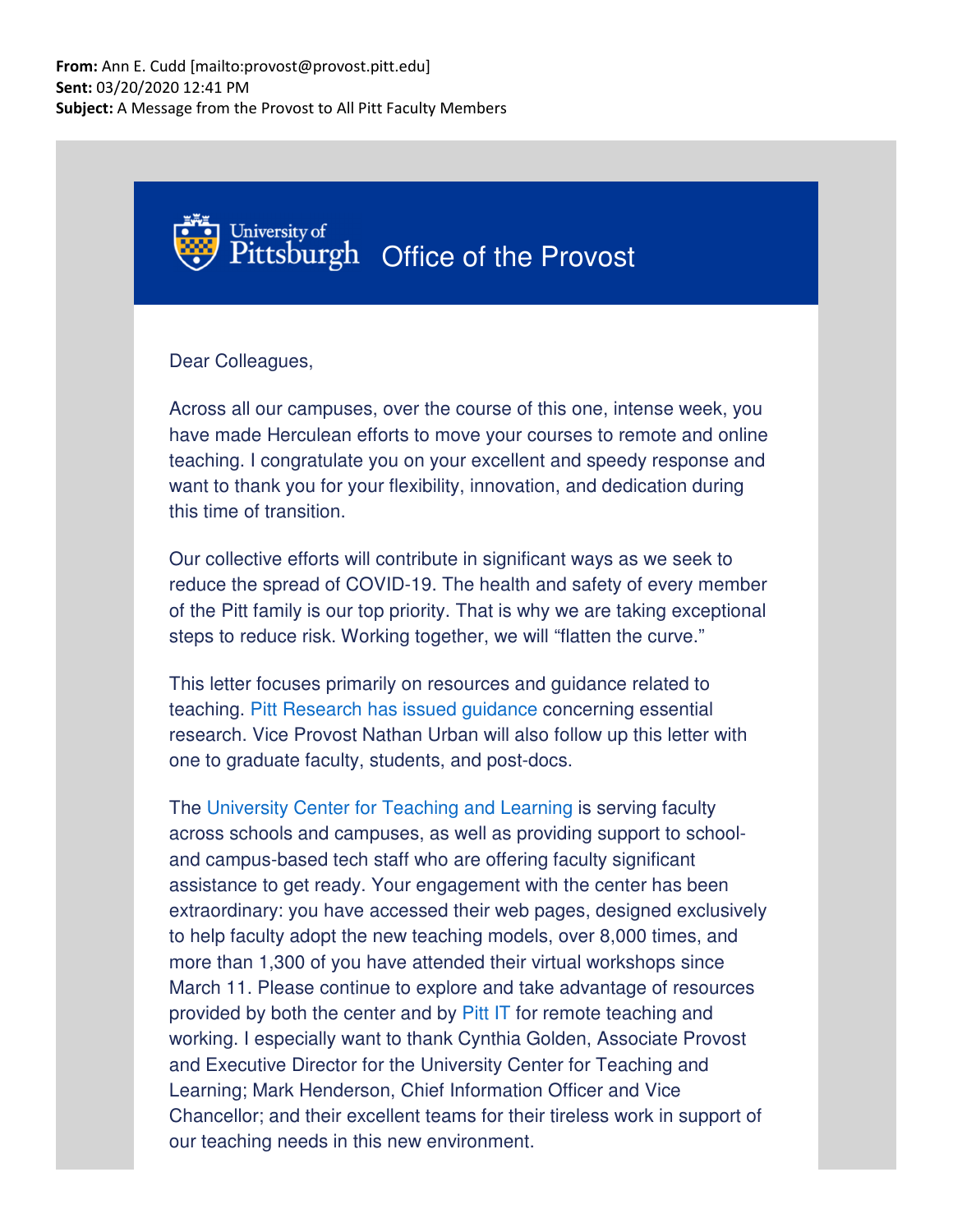Please note the list of available resources at the end of this letter. Pitt IT's 24/7 IT Help Desk can assist you day or night. Please do not hesitate to report any difficulties you experience with your technology or internet access. The IT Help Desk can also assist students who cannot access the technology because they do not have needed equipment or access to internet service.

#### **Access to Faculty Offices and Labs for Instructional Purposes**

In accordance with the measures announced Wednesday by Chancellor Gallagher and with the Governor's Order of March 19, faculty members may not use their offices, classrooms, or teaching labs for instructional purposes. We must all transition fully to remote teaching at this time. However, our teaching mission is considered to be essential, "lifesustaining" work. As such, if you have a critical need to access your office or lab to retrieve items necessary for continuing your remote teaching, you may call Pitt Police to gain access to your office (412-624- 2121). Should you experience a technology disruption at home, you may temporarily use your office to teach remotely until a solution is provided by Pitt IT. To do so you will need to call Pitt Police.

In this rapidly changing situation, a working group convenes daily to reach decisions about facilities across campus. Updates are posted on the Office of Emergency Management site, as well as on the University Library System site. Similar updates are being posted on websites for each of our regional campuses.

## **Guidance for Grading This Semester**

As faculty members, you have gone to extraordinary lengths to construct a remote learning environment that will maximize our students' ability to accomplish the learning outcomes of their intended course(s) of study without jeopardizing the health of any members of our University community.

At the same time, the uncertainty of this unprecedented situation is a source of significant anxiety for many of our students and their families. To help mitigate student stress and facilitate academic success in the coming weeks, the University is adopting a significant level of flexibility in course grading for this semester. After the conclusion of this term, all undergraduate and graduate students will be permitted to convert any of their courses during this spring term from a letter grade basis to a satisfactory (S)/no credit (NC) basis. Moreover, all courses that are awarded S grades will count toward graduation/degree requirements and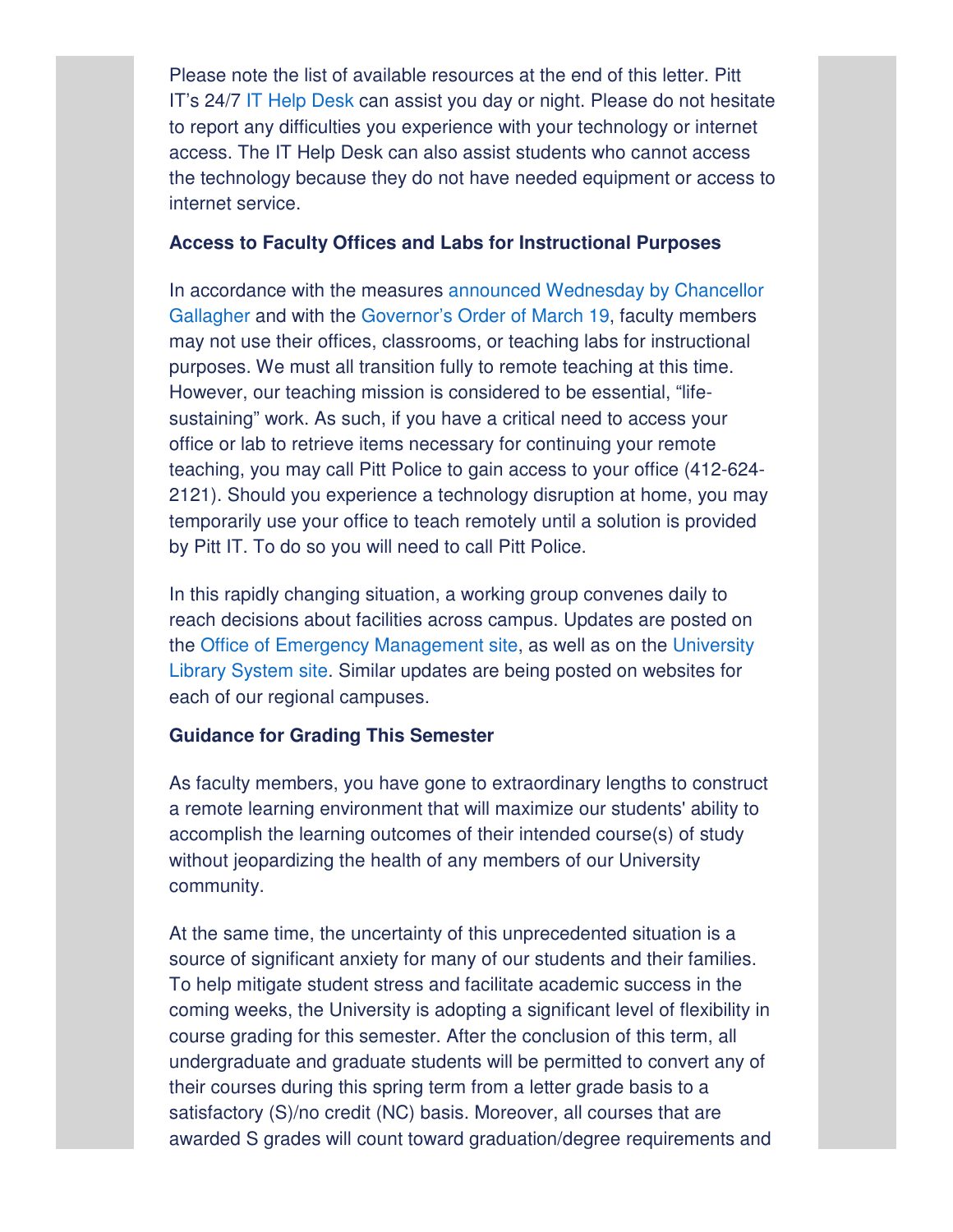satisfy future course prerequisites, while those courses awarded NC grades will not negatively impact a student's GPA.

By allowing this change to be made after grades have been assigned, we are enabling students to consider all of their options and have time to contact their advisors to fully discuss the potential impact of their decisions, including effects on specialized program accreditation, external scholarship eligibility, impact on future educational pursuits (i.e., graduate school, medical school, residency applications), etc. Additional guidance aimed at helping you, students, and advisors with this process and decision will be forthcoming.

# **Graduate Classes**

Traditional in-person graduate classes must also be conducted remotely. Faculty should be communicating with their students as soon as possible about how this will take place. No courses, workshops, lab meetings or journal clubs should meet in person. None of these are permitted under the Governor's order.

## **Thesis Defenses and Other Milestones**

All requirements for in-person participation in thesis committees and other milestones are suspended. Where possible these milestones should not be delayed solely due to the switch to online or to limitations of technology. Students are not required to provide hard copies of theses or other documents, since access to University and other printing services will not be available. Support for electronic thesis and dissertations is still available.

### **Teaching Assistants and Teaching Fellows**

Teaching Assistants and Teaching Fellows will continue to be trained in, and to support, teaching as we move online. TAs and TFs will consult with their faculty to understand the expectations. In no case should this transition result in students on a TA or TF appointment being asked to spend more than an average of 20 hours per week on their TA or TF assignment or to travel to campus to carry out their duties.

## **Academic Term Dates**

At this time, there are no plans to modify the end date of the spring semester or change the start date of any of the summer sessions. As needed, flexibility will be granted to faculty members in conveying final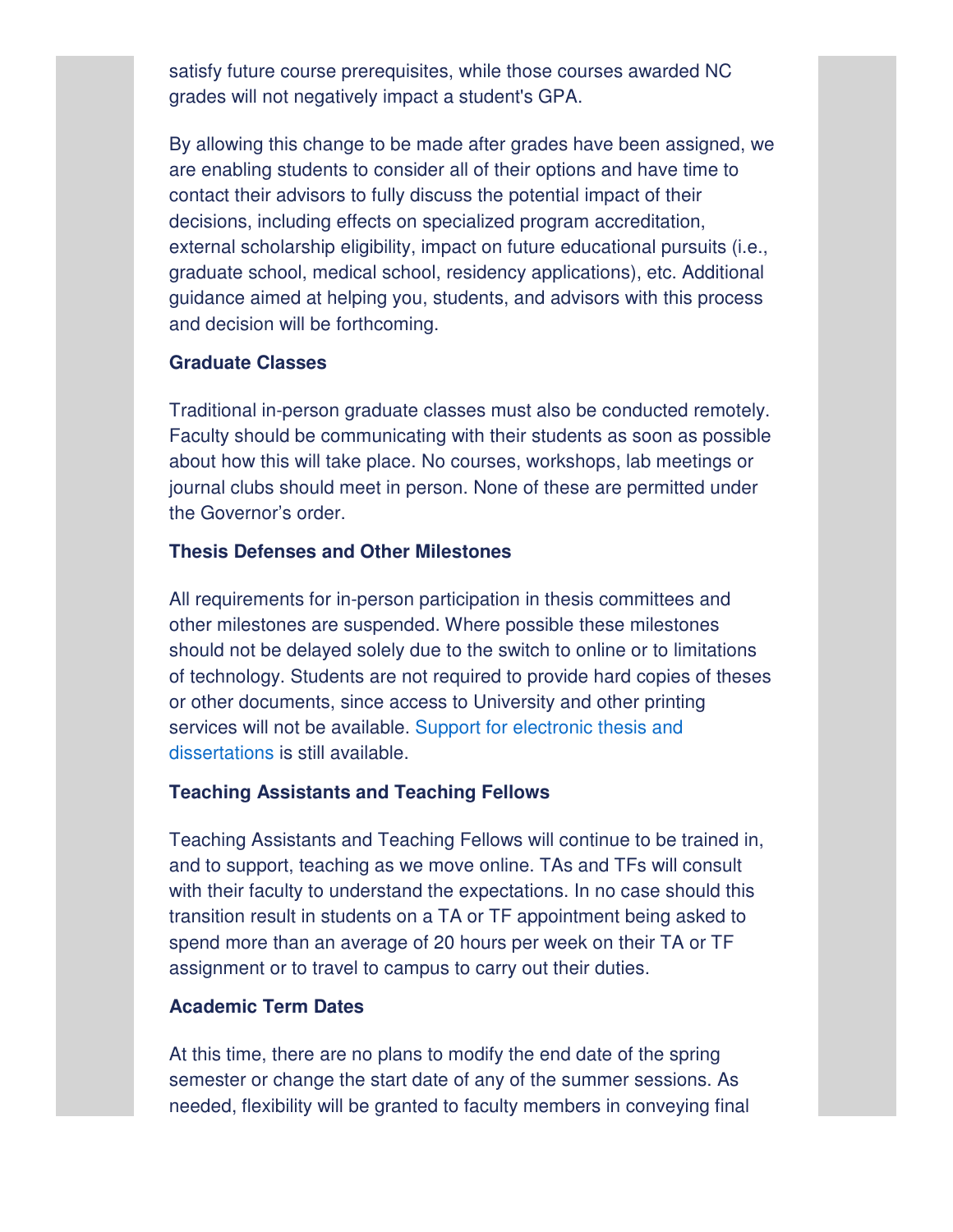term grades, as well as to departments with respect to certification of graduation requirements.

Due to the week that has been devoted to transitioning to remote learning, the academic term—which is typically 15 weeks—has been shortened to 14 weeks of student effort. In accordance with the U.S. Department of Education Code 34 CFR § 668.3, the University has requested a temporary reduction in the length of the academic year. In anticipation of the Secretary granting this request, please construct your curriculum for the remainder of the semester with the aim of achieving your course's critical student learning outcomes via normal student effort over the remaining five weeks of the original academic year (inclusive of finals week).

# **Summer Term Planning**

Planning for the summer sessions should continue with the expectation that courses will be delivered remotely.

### **Option to Extend the Tenure Clock**

Our current policy on tenure clock extensions is sufficiently broad to accommodate needs of faculty in the tenure stream to extend the probationary period due to impacts of COVID-19. Faculty may request a Type A temporary extension of the tenure clock upon recommendation of your dean or campus president. The Provost will approve requests from faculty members who need the extension because of interruptions in research due to the COVID-19 pandemic in 2020, even if they have had one in the past. Faculty—especially those who are nearing their mandatory review period—are encouraged to talk with their chairs or deans about a Type A extension as soon as possible. Questions can be directed to faculty@pitt.edu.

### **Student Opinion of Teaching Surveys**

Some have asked if we will use Student Opinion of Teaching Surveys this term in the same manner as the past. While the University does not require use of OMETs, we do require evaluation of teaching. Many academic units across Pitt do use and rely on OMETs as an indication of teaching effectiveness.

Student Opinion of Teaching Surveys administered by the Office of Measurement and Evaluation of Teaching (OMET) will be available this term as usual with two qualifications: (1) OMET survey results will not be used as part of the 2019-2020 annual review process or submitted as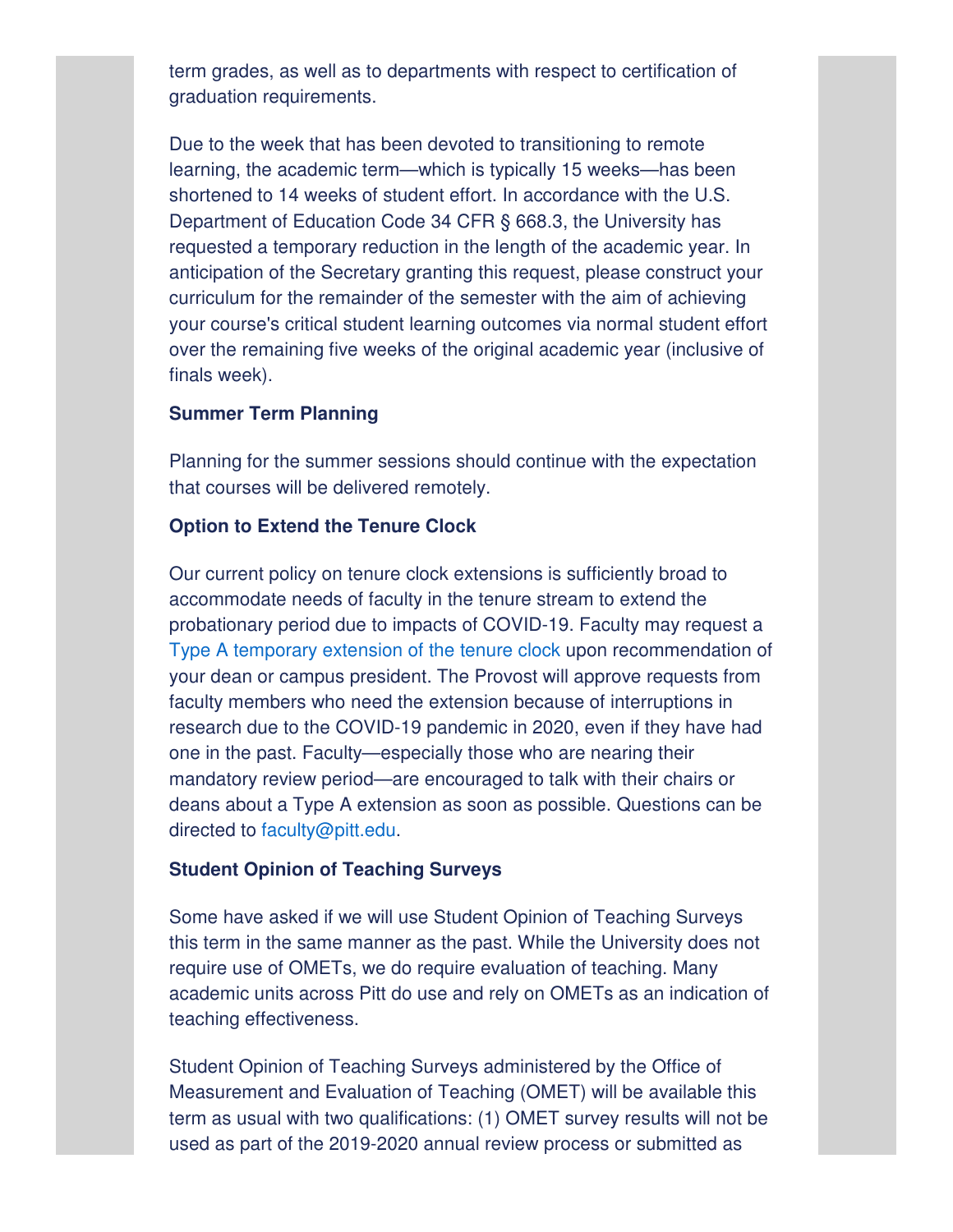part of a dossier for promotion or tenure for T/TS/AS faculty unless a faculty member requests them to be included; and (2) a few questions will be added to this term's standard survey to collect data about our collective experience with remote instruction. Aggregated results about the students' experiences with remote teaching this term will provide much needed insight and will be shared with the University community.

I am deeply grateful to each of you for your resilience and understanding, as well as for sharing with me your questions, suggestions, and concerns. While I know we will experience additional challenges in the days and weeks ahead, I also know that you, our outstanding faculty, are committed to providing our students with the best academic experience possible under the circumstances. Ours is a University that has a proud history of rising to meet far-reaching opportunities and of discovering new solutions to improve the world. In our actions now, we are continuing to build our legacy.

Hail to Pitt!

Ann E. Cudd Provost and Senior Vice Chancellor

-----

Available Resources for Teaching Remotely

- Pitt IT's new Virtual Lab—available from any location with an internet connection, using almost any computer or mobile device—provides much of the software available in Student Computing Labs on campus.
- Zoom Video Conferencing combines real-time chat, content sharing, and video in an easy-to-use interface integrated with CourseWeb (Blackboard) and the University's new Learning Management System (Canvas).
- You can host an audio-only conference with Microsoft Office 365 Audio Conferencing.
- Microsoft Teams includes instant messaging, audio or video calls, desktop and file sharing, and more—and works seamlessly with Office 365 programs like Word, Excel, and OneDrive.
- You can use online versions of Microsoft Office 365 Pro Plus or download and install apps on Windows or Mac PCs, at no cost, on up to five devices.